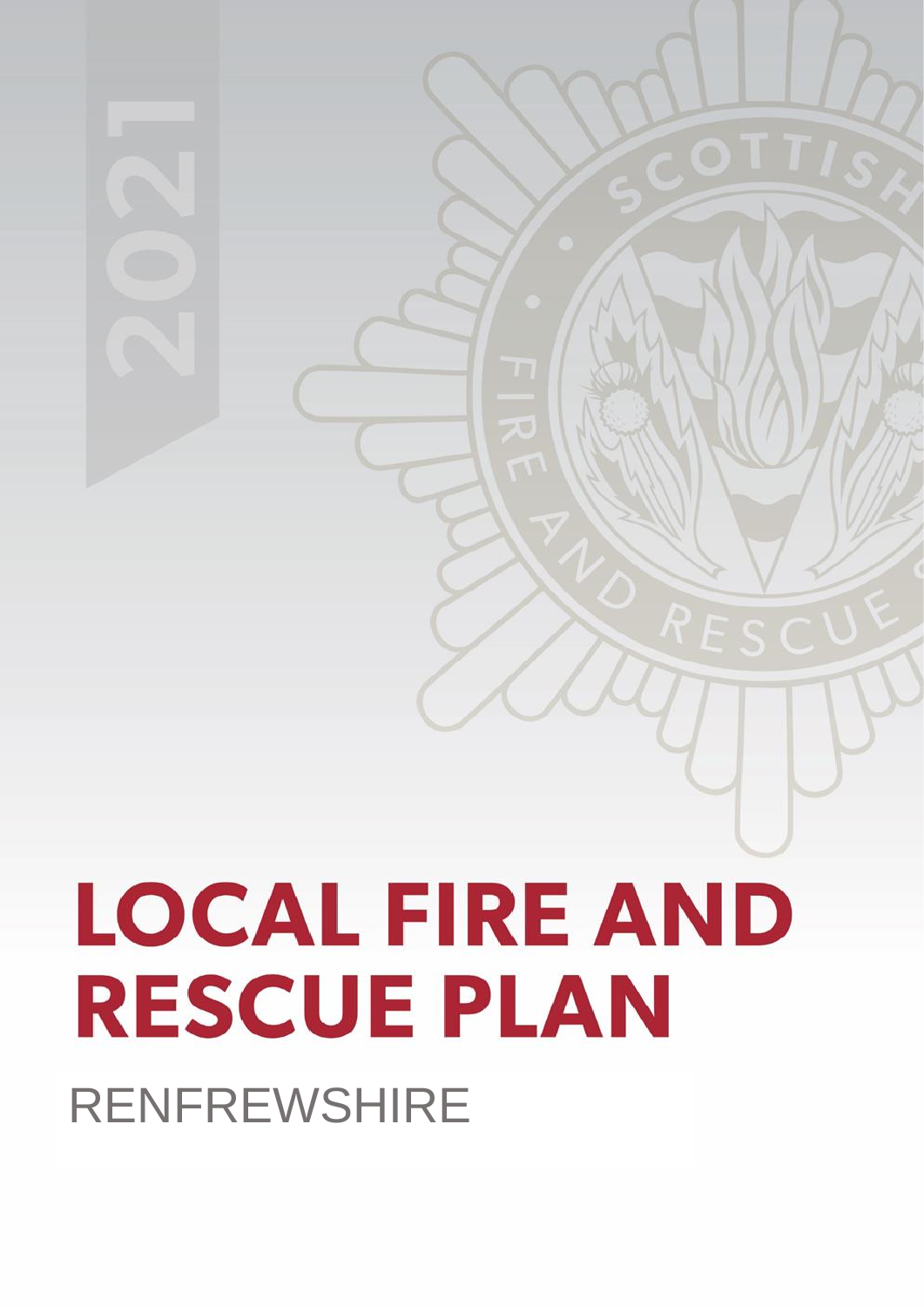## **Contents**

| Foreword                | 3 |
|-------------------------|---|
| Introduction            | 4 |
| <b>National Context</b> | 4 |
| <b>Local Context</b>    | 5 |
| <b>Local Priorities</b> | 8 |
| Review                  | X |
| <b>Contact Us</b>       | Х |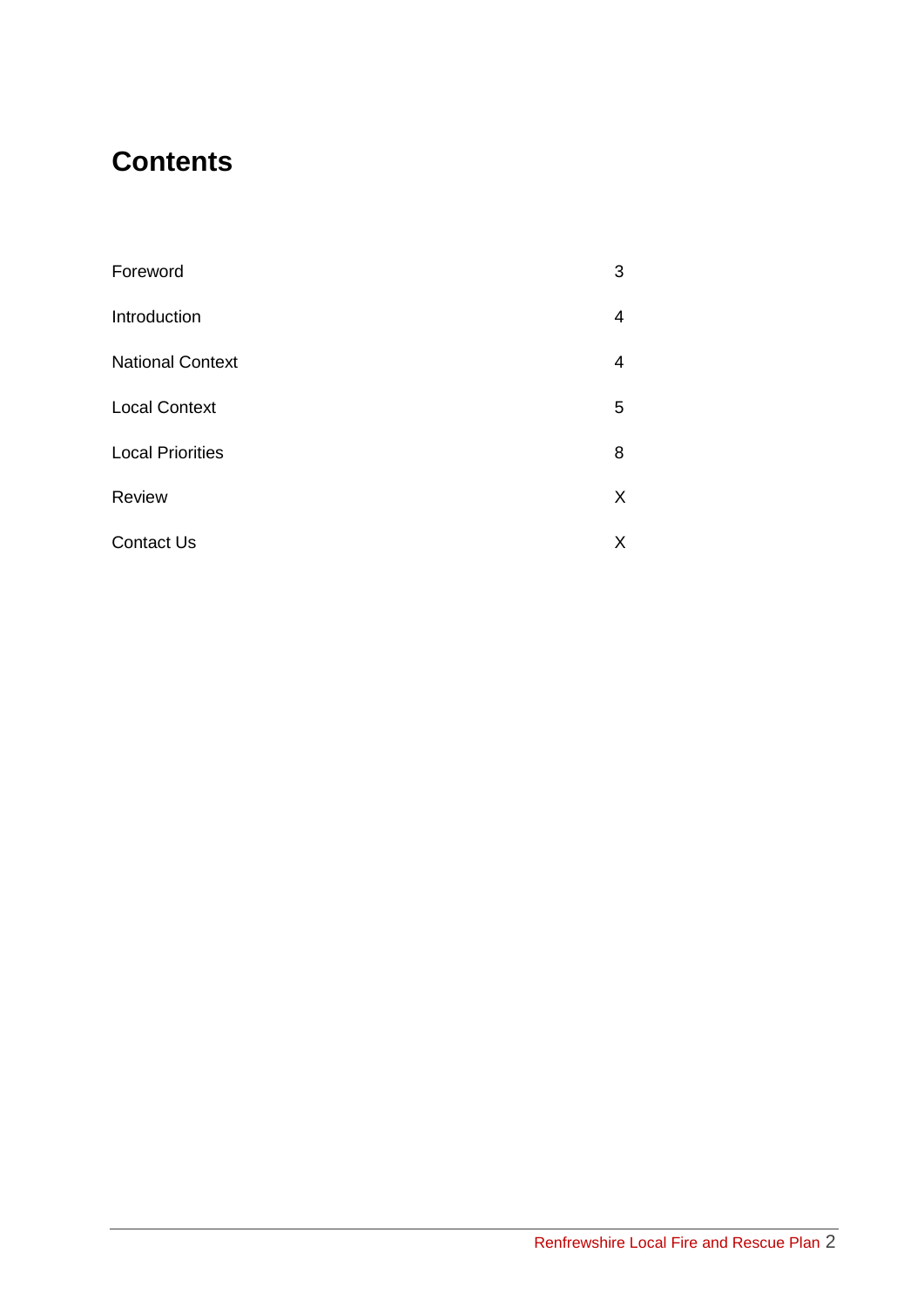## **Foreword**

The Scottish Fire and Rescue Service is a key partner within Renfrewshire and demonstrates its value through its involvement with the Renfrewshire Community Planning Partnership and Community Safety Partnership Hub.

This community planning work between all public and third sector partners is key to ensuring that we work collectively to safeguard and improve the lives of people across Renfrewshire.

This new Local Fire Plan outlines the Scottish Fire and Rescue Service's priorities and demonstrates how they are inextricably linked to the work of community planning partners to improve safety for all those that live in, work in and visit Renfrewshire.

The priorities outlined in this plan take account of the challenges of COVID-19 and, now more than ever, show that this plan is not just owned by the Scottish Fire and Rescue Service, but is one that all partners can contribute to and support.

I think it is vital that as elected members and as public, and third sector partners, we support the men and women who serve us within the Johnstone, Renfrew and Paisley Community Fire Stations and ensure that we all play our part in helping them improve the safety and well-being of everyone within Renfrewshire.

As elected members we will continue to work on the behalf of the communities and residents of Renfrewshire to ensure that we provide essential scrutiny of this plan and the priorities within it.

On behalf of Renfrewshire Council, I welcome this Local Fire and Rescue Plan for Renfrewshire and look forward to a continued productive partnership.

**Councillor Marie McGurk Renfrewshire Council Convener of Communities, Housing and Planning Policy Board and the Police and Fire & Rescue Scrutiny Sub Committee**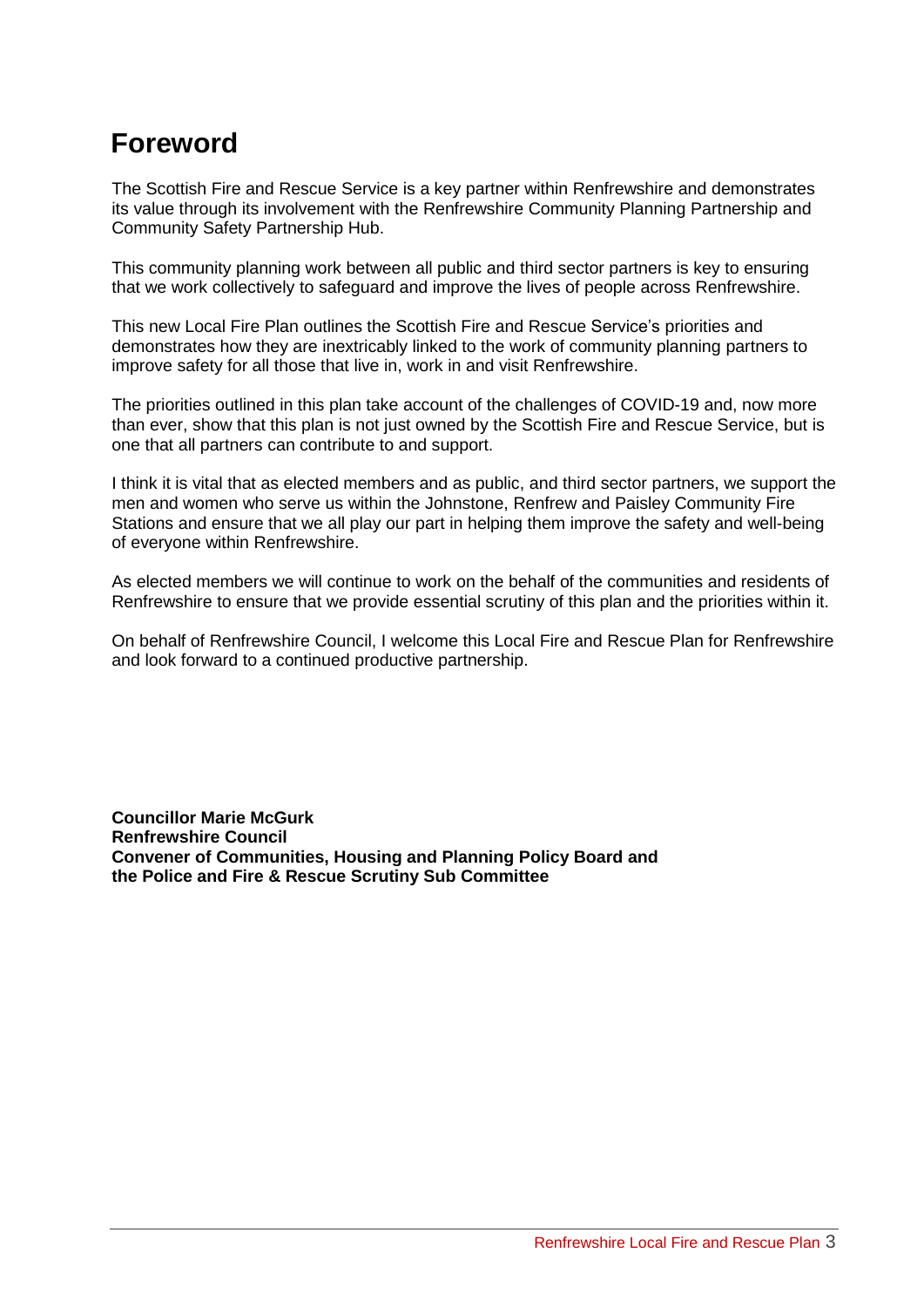## **Introduction**

Welcome to the Scottish Fire and Rescue Service (SFRS) Local Fire and Rescue Plan for Renfrewshire. This plan will build on the good work already being delivered across Renfrewshire and will deliver a set of locally agreed outcomes in conjunction with the national priorities contained with the SFRS Strategic Plan 2019-22. This plan will set out those priorities, the context behind them and how SFRS can contribute effectively to the safety, security and wellbeing of all those living or resorting within Renfrewshire.

Early in 2020 we faced an unprecedented challenge in the form of a global pandemic. In response to the COVID-19 outbreak, we dramatically changed how we worked so that we could continue to deliver an emergency service whilst keeping our staff and the public safe.

The pandemic is expected to have a lasting effect on society and this will change the way in which we deliver services in the long-term. The full implications are not yet known and this makes it difficult to make any far-reaching plans with certainty. As such we will keep the priorities of this Plan under regular review to ensure it remains relevant and appropriate.

I hope that one positive note that residents and partners across Renfrewshire can take comfort in is that the pandemic demonstrated that SFRS can adapt very quickly in response to a very dynamic situation and, not just continue to provide that valuable emergency response, but also allow us to strengthen the partnerships with our Emergency Service, Local Authority and Voluntary Sector partners.

I remain committed to ensuring that we provide a first-class service and give you my personal commitment that we will look for new, more innovative ways to work with all of our partners to increase safety, promote wellbeing, support business, reduce risk and improve the lives of everyone who lives and works within Renfrewshire.

**David McCarrey Local Senior Officer**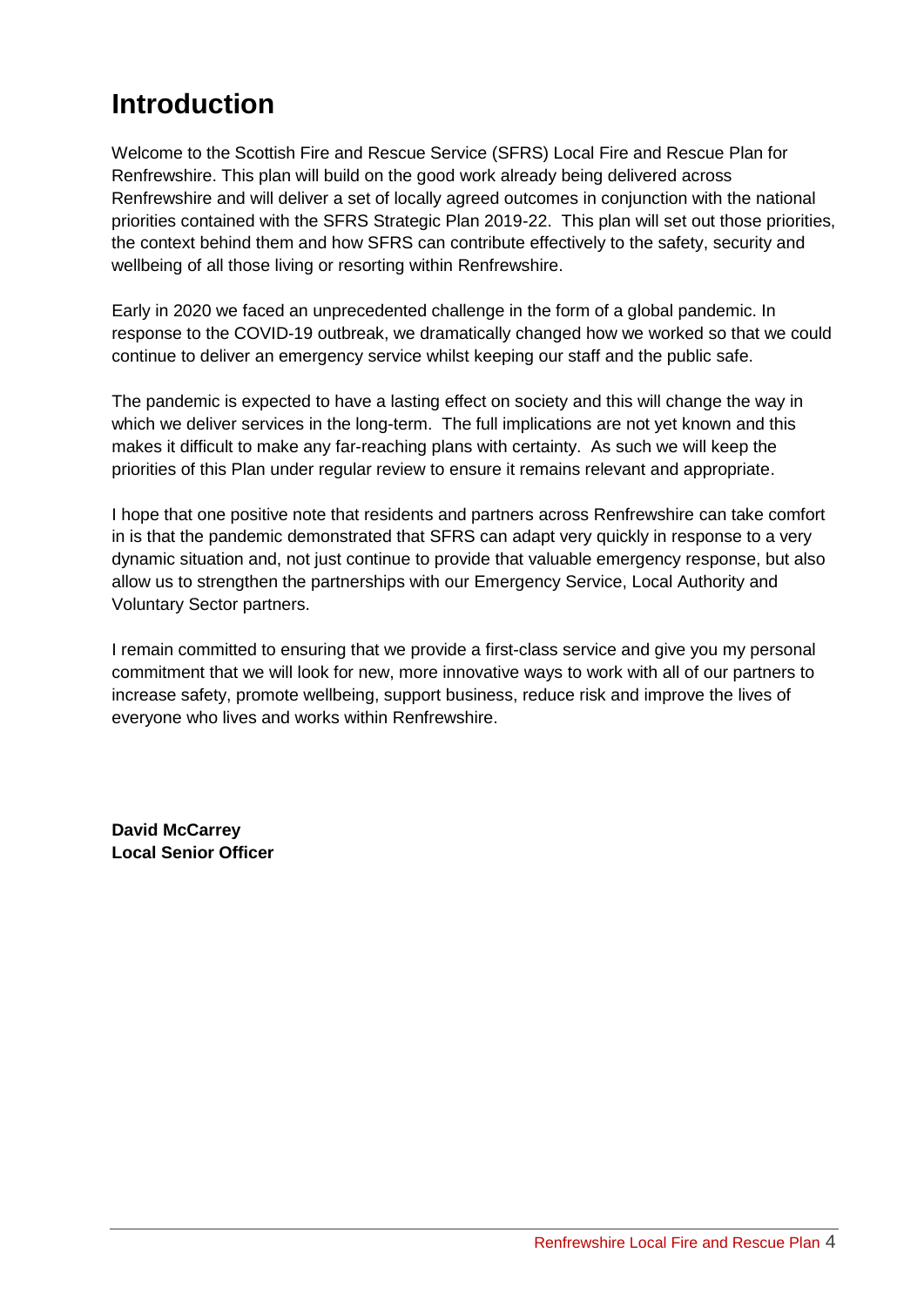## **National Context**

Scottish Ministers set out their specific expectations for the SFRS in the Fire and Rescue Framework for Scotland 2016. This provides the outline we should follow to ensure our resources and activities are aligned with the Scottish Government's Purpose and national outcomes.

Our [Strategic Plan 2019-22](https://www.firescotland.gov.uk/media/1476819/SFRS_Strategic_Plan_2019_22_V1.0.pdf) has been designed to meet these national expectations. Set against a complex and evolving backdrop our Strategic Plan encapsulates our mission, values and our strategic outcomes and objectives.



#### **Working Together for a Safer Scotland**

To ensure we can prevent the worse from happening or to be fully prepared to respond should we called, we need to be aware of any new changing risks which threaten the safety of communities or the workforce. When developing our most recent plan, cognisance was given to: our changing population and the forecasted rise in over 75s; doing what we can to balance social and economic inequality; climate change and the devastating impact the inclement weather can have on peoples' lives and livelihoods; and the threat of terrorism.

Our Strategic Plan is supported by a three-year Strategic Plan Programme which provides details on all the activities we intend to carry out to successfully achieve our ambitions. The Programme informs our Annual Operating Plan, which provides specific detail on the actions we carry out each year, and from which our performance is scrutinised.

This Plan is a statutory Local Fire and Rescue Plan. It sets local direction to meet the strategic outcomes and objectives outlined above. It also demonstrates how we will contribute to Community Planning Partnerships (CPPs).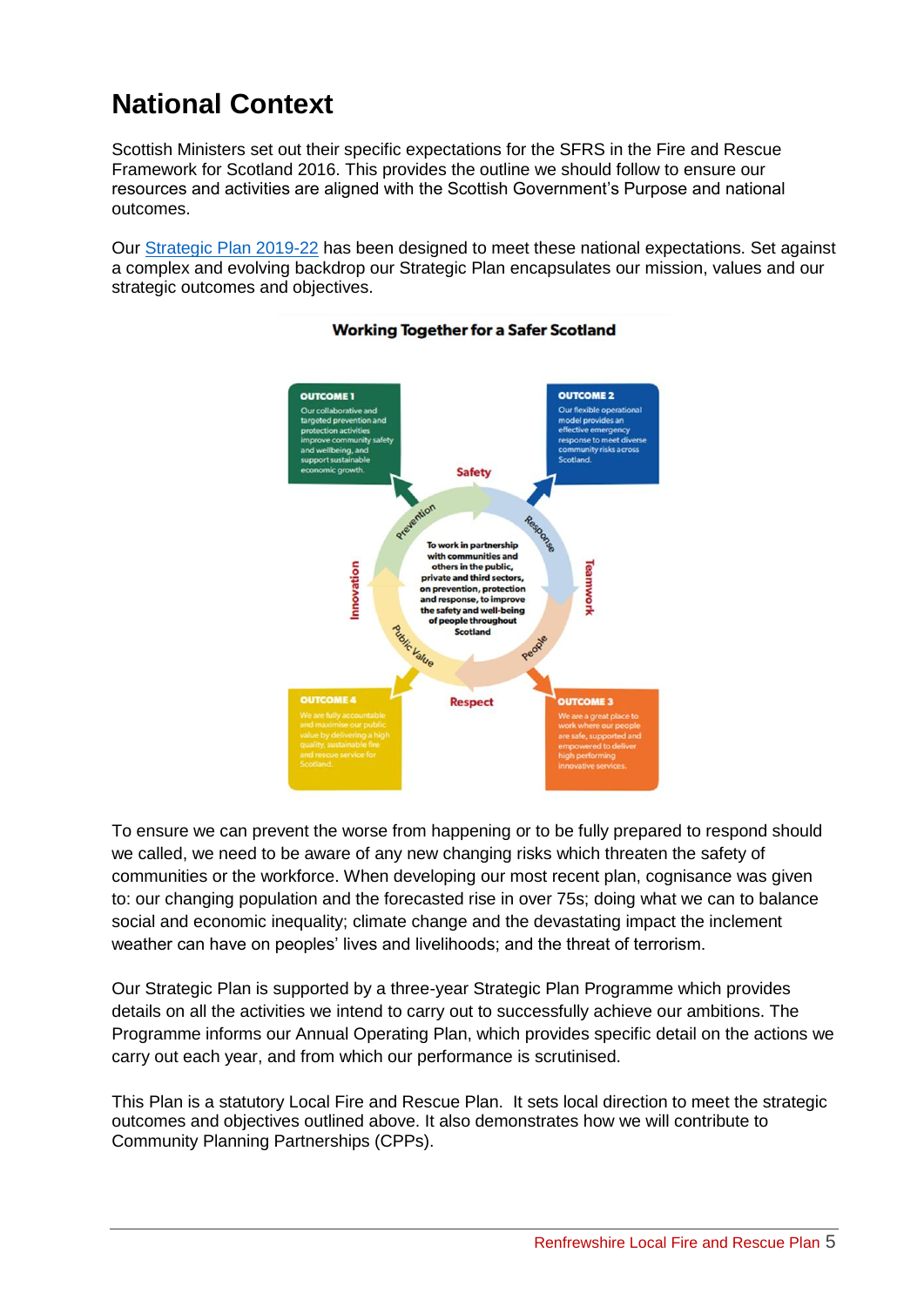## **Local Context**

The current population of Renfrewshire is around 179,900 and constitutes approximately 3.3% of the total number of persons living in Scotland. Renfrewshire currently has the 10<sup>th</sup> highest population out of all 32 council areas in Scotland. As a local authority area, Renfrewshire is constituted by twelve multi-member electoral wards covering a range of diverse urban and rural communities over approximately 101 square miles. In terms of population and demographics, the 45 to 64 age group was the largest in 2019, with a population of 51,408. Between 1998 and 2019, the 75 and over age group saw the largest percentage increase (+40.5%). The average age of the population of Renfrewshire is projected to increase further. Between 2018 and 2028, the 75 and over age group is projected to see the largest percentage increase within Renfrewshire (+21.1%)



To enable the SFRS to plan and deliver on a proactive and reactive basis, it is important to understand where and how demand for fire and rescue resources may arise in the short, medium and longer term.

Emergency response within the local authority area is currently provided from three locations comprising: -

- Johnstone Community Fire Station (Wholetime & Retained Duty System [RDS] personnel)
- Renfrew Community Fire Station (Wholetime personnel)
- Paisley Community Fire Station (Wholetime personnel).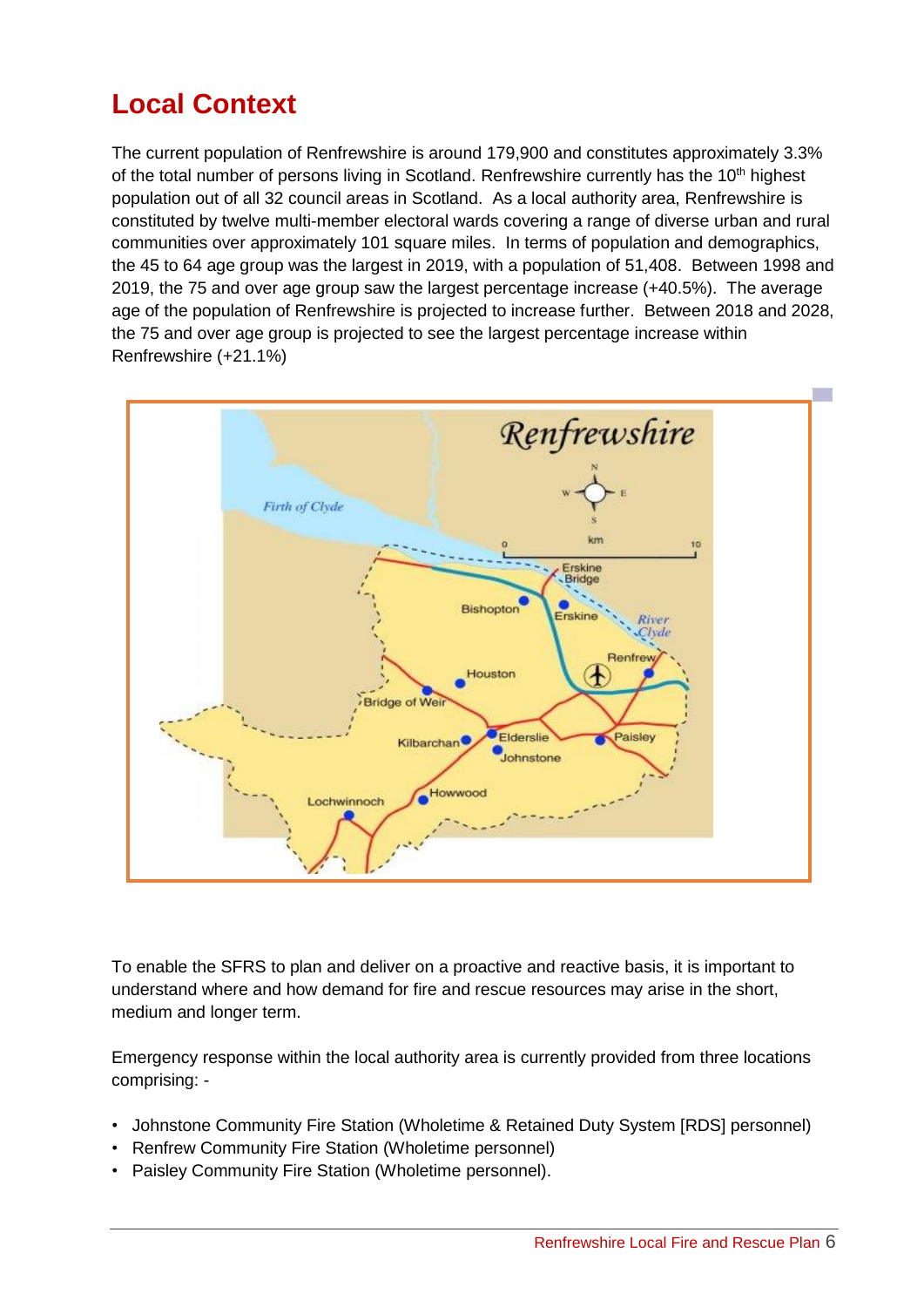

Operational activity across Renfrewshire indicates a general downward trend in overall activity levels over the last five years. In terms of fire related activity, fire related anti- social behaviour has fluctuated year on year with the current trend showing an increase. SFRS continue to review this area of activity, identifying any trend patterns and deploying resources where appropriate.

COVID-19 has produced its own challenges across our communities and, despite an initial increase in Domestic Dwelling Fires during the early part of 2020, we have seen the lowest activity levels for the last 5 years.

Fire fatality rates within Renfrewshire are extremely low and, whilst the number of accidental fire casualties has fluctuated over the last 5 years, the incident data demonstrates a general downward trend. Analysis of the casualty data shows us that we have seen, from the peak figure in 2016-2017, a reduction of 71% in casualties who required hospital treatment. This figure highlights the benefit of early warning and detection. It also serves as a reminder of the need for the SFRS to ensure we continue to work with partners and the public to ensure that those most at risk in our communities have working Automatic Fire Detection.

SFRS will continue to identify those most vulnerable in our society and will support the introduction of the new domestic fire and smoke alarm standard due to be introduced in early 2022.

Whilst attendances at non-fire related emergencies on average account for around 1 in every 10 of operational mobilisations and are considerably less than the number of fire related incidents, the number of fatalities and casualties are notably higher than fire related injuries (fatal and non-fatal). Whilst the majority of non-fire emergency casualties (fatal and non-fatal) are as a result of road traffic collisions within Renfrewshire, we have reported to committee that we have seen consistently high levels of incidents where we have deployed to support partner agencies. The support being requested from the SFRS is generally in the form of forcing entry into premises to render assistance to occupants or the provision of first responder (medical) assistance.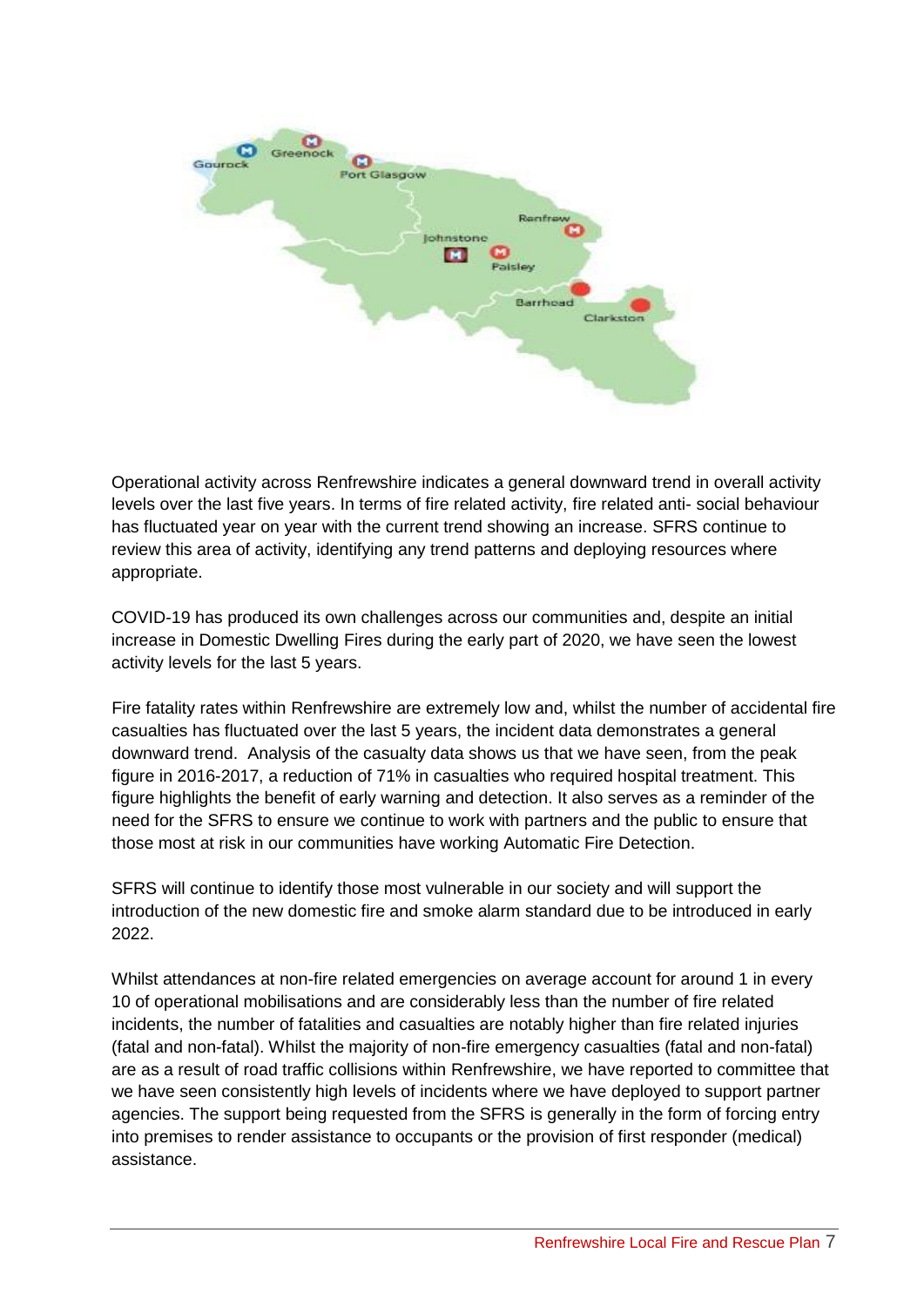Whilst many incidents within Renfrewshire are as a result of a confirmed genuine emergency, on average more than half of emergency responses made by the SFRS turn out to be false alarms. These alarms may be as a result of a genuine belief that a fire is occurring which subsequently is confirmed not to be the case or through malicious activity resulting in a report of fire being made knowing this report is false in its nature.

There are also a large number of incidents where an alarm signal is generated and, following an attendance and investigation by SFRS, these turn out to be false alarms. These incidents are referred to as Unwanted Fire Alarm Signals (UFAS). They present, not only a resource challenge for SFRS but contribute to business disruption across Renfrewshire in our Hospitals, Schools, Care Homes and throughout the Business Community.

SFRS recognise that now, more than ever, it is vital that we look at new ways to address these types of incidents, support business, reduce demand, limit disruption to the education of our young people and improve safety on our roads as a result of a reduction in unnecessary blue light journeys.

Reducing service demand, whilst developing the role of the SFRS as part of the ongoing process of public service reform, presents both challenges and opportunities for us to become more integrated in the community planning partnership environment. The introduction of the Community Empowerment (Scotland) Act 2015 resulted in the production of Renfrewshire's Local Outcome Improvement Plan through a process of locality planning which is designed to deliver local outcomes that make a positive contribution across Renfrewshire's communities and to reduce inequalities. In developing this Local Fire and Rescue Plan, the SFRS will seek to ensure its activities compliment and support the locality planning process.

Our Renfrewshire is the Community Plan for the ten-year period 2017-2027 and acts as Renfrewshire's Local Outcome Improvement Plan, as required by the Community Empowerment (Scotland) Act 2015.

The content of Our Renfrewshire is the result of a conversation with partners and local people about opportunities, challenges and aspirations, informed by a comprehensive data and evidence set.

The Community Planning Partnership vision is:

#### **"Working together to make Renfrewshire a fairer, more inclusive place where all our people, communities and businesses thrive".**

Through the development of its Community Plan and associated key strategic priorities focused on Economy and Skills, Safer Communities and Wellbeing, the SFRS takes an active role in the delivery of these priorities and their intended outcomes through participation and engagement across the partnership arena. Supporting the delivery of Anti-Social Behaviour, Adult and Child Protection, Health and Social Care (including Alcohol and Drug strategies) are examples of where the SFRS can collaborate in the delivery of these priorities at a local level whilst pursuing the key priorities of this Local Fire and Rescue Plan.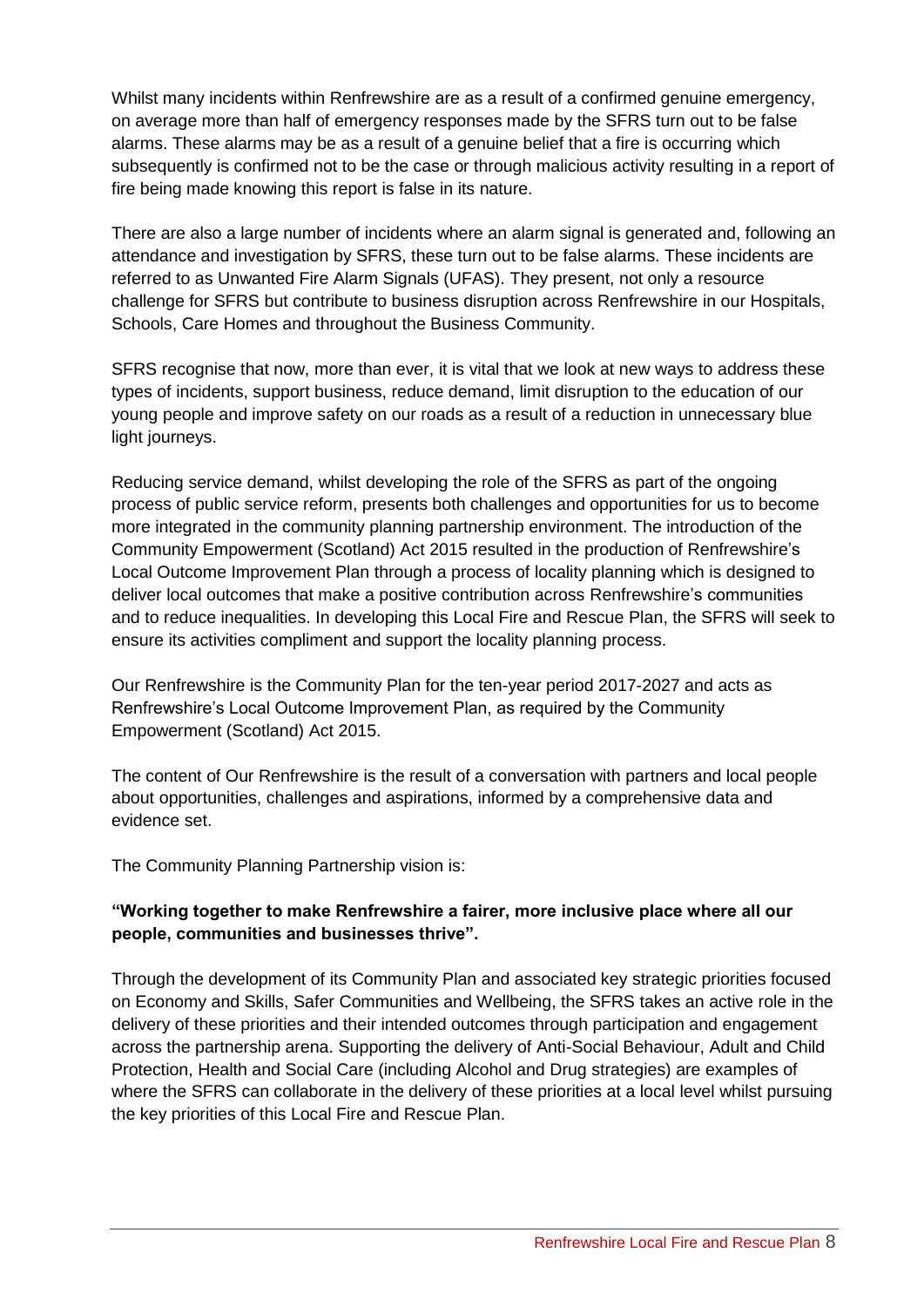## **Performance Scrutiny**

Overseeing the performance of the SFRS at local level is the responsibility of the Local Police and Fire & Rescue Scrutiny Sub-Committee. The Sub-Committee undertakes the process of scrutiny to monitor progress against the priorities within Renfrewshire Local Fire and Rescue Plan and also engages with the Local Senior Officer in matters arising on a regional or national basis.

This committee meets five times annually and allows SFRS to present key performance data which underpins this Local Fire Plan and highlights the ongoing work across the Local Authority area to drive down demand and improve the safety of all those residing in, and resorting to, Renfrewshire.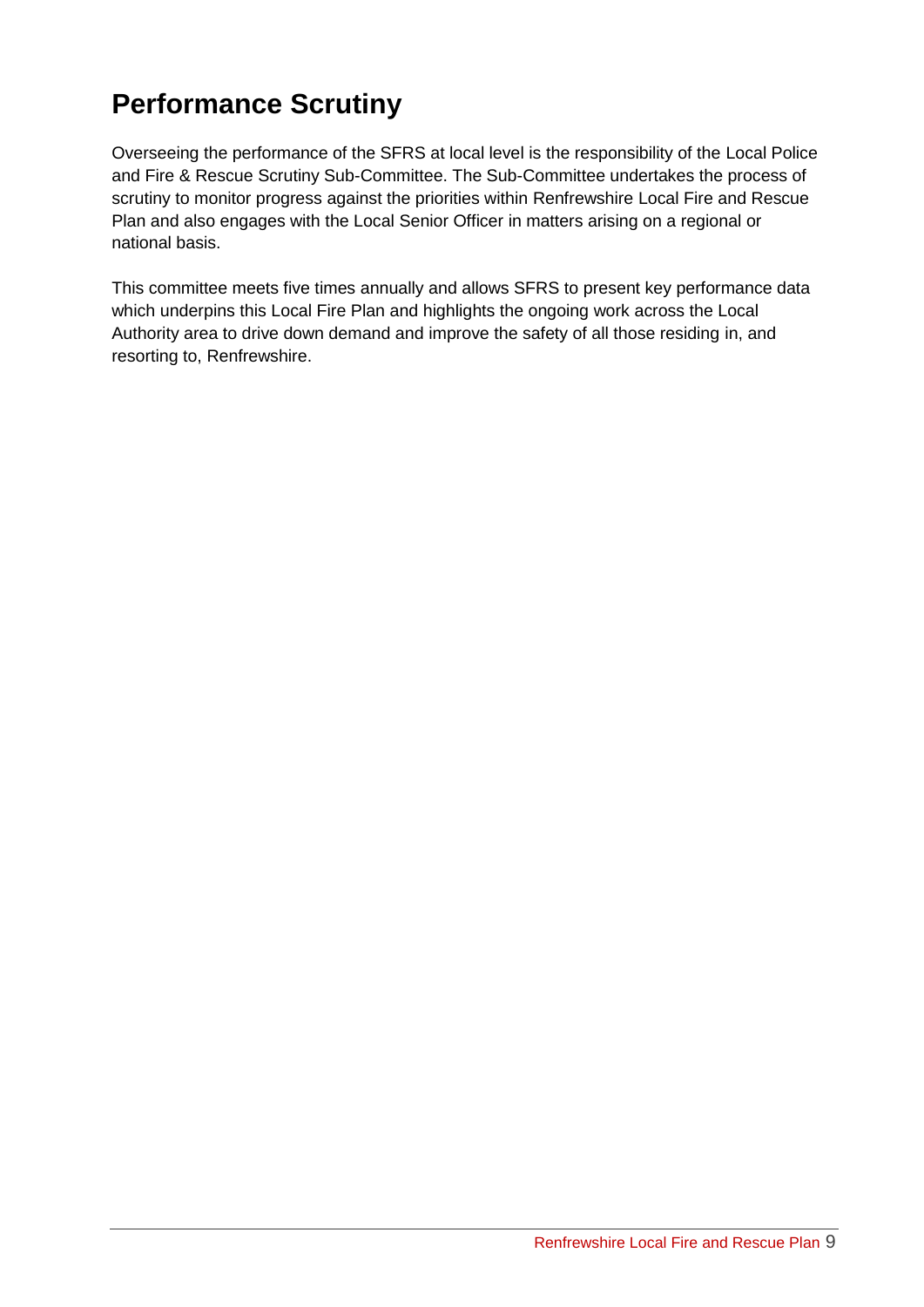## **Local Priorities**

#### **1. Domestic Fire Safety**

Fire safety within the home remains a key prevention strategy for the SFRS as the consequence of fires within the home can result in a range of impacts on individuals, families, social landlords and communities. We must recognise the impact, not only on the responding agencies but also the impact on the individual and a variety of partners who deal with the aftermath of such incidents. SFRS will continue to use evidence based initiatives and approaches to reduce demand and support residents in feeling safer, more secure and better informed about safety within the home environment. This evidence will ensure that we target and deploy our resources to those most at risk from fire.

SFRS will support the introduction of the new fire and smoke detector standard and ensure, where appropriate, those most at risk from fire gain the best opportunity for early warning. This early warning will afford those involved in these types of incidents the best opportunity to evacuate in a timely fashion, notify SFRS and ensure that the physical effects of exposure are reduced.

Analysis of accidental dwelling fire data identifies cooking as the most common cause of fires within the home in Renfrewshire and also the most prevalent cause where fire related injuries are sustained by occupants. Distraction has been identified as the main contributory factor where accidental dwelling fires and/or injuries occur. Those who are deemed at risk from fire may also have other vulnerabilities and impairments due to age, health or mobility reasons and they may also be receiving support from other partners. The scope therefore exists to work more closely together to protect those most at risk from fire through effective information sharing.

In order to reduce the potential for fires from occurring, influencing positive change in occupant behaviours through raising fire safety awareness will be at the forefront of our preventative activities. By increasing the ownership of working smoke detection, the means of giving early warning of fire will also contribute to mitigating the severity of fires and fire related injuries within the home. By using assistive technology, the opportunity exists to further enhance the safety of those who are at risk from fire.

#### **We will seek to reduce accidental dwelling fires and fire related injuries within the home by:**

- *Promoting and undertaking Home Fire Safety Visits to those deemed at risk from fire*
- *Working with our partners within the Renfrewshire Community Safety Partnership and the Daily Tasking Forum to share information and to provide solutions to protect those who are most at risk from fire.*
- *Continuing our schools programme and promoting key safety messages to our young people.*
- *Focusing engagement activities in those areas where service demand has been identified*
- *Supporting the provision of assistive technology within the home to increase occupant safety.*
- *Ensure that SFRS promotes and supports public safety messaging across Renfrewshire*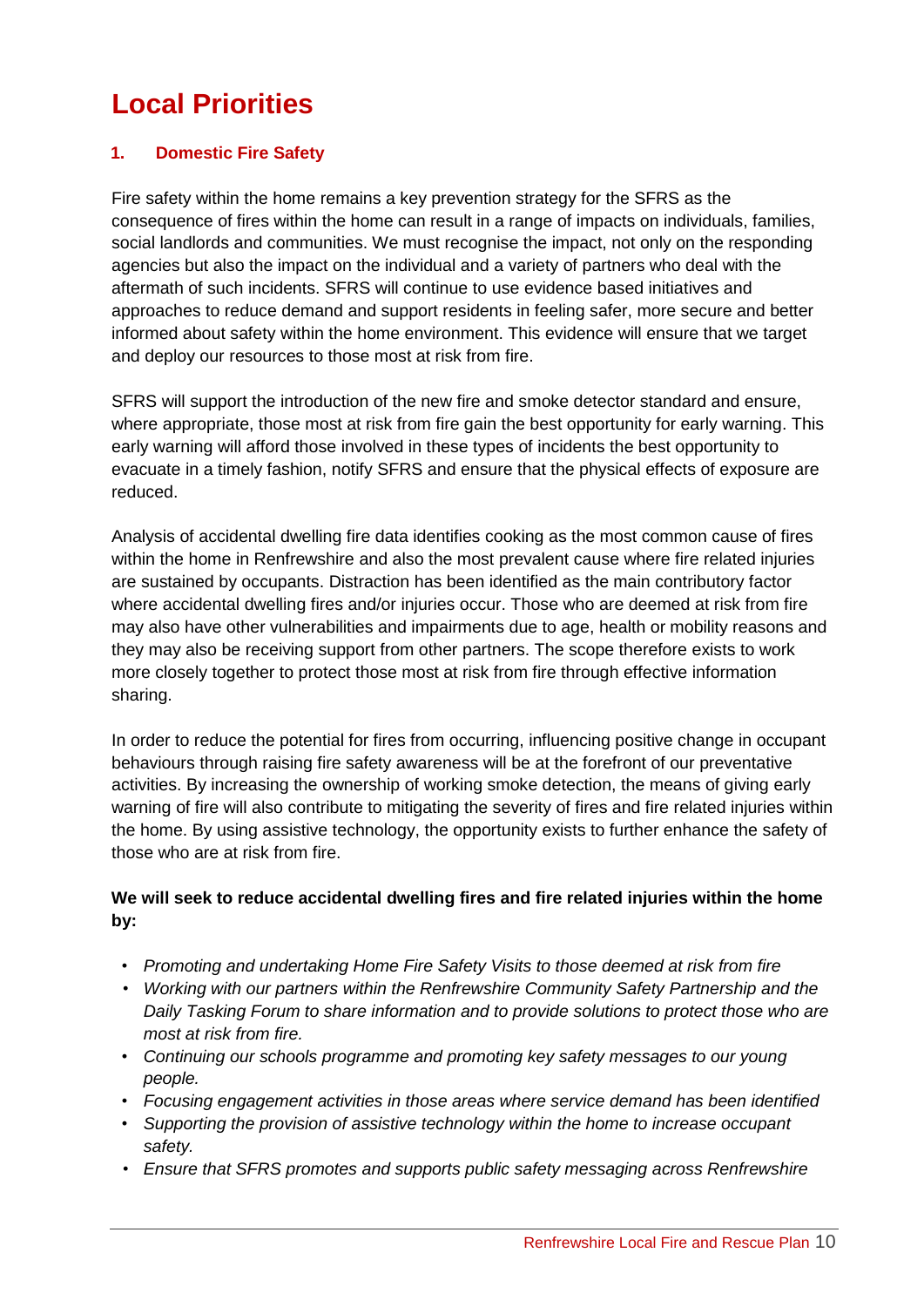#### **We will monitor our progress in promoting our domestic safety strategy by:**

- *Reviewing the number of accidental dwelling fires and their severity*
- *Reviewing the number and the severity of fatal and non-fatal fire related injuries*
- *Increasing the presence of working smoke/heat detection within homes affected by fire.*

#### **By achieving a reduction in the frequency and severity of accidental dwelling fires and fire related injuries we will:**

- *Support the safety and well-being of Renfrewshire residents*
- *Support the independent living of vulnerable members within our communities*
- *Reduce the social and economic cost of fires and fire related injuries*
- *Reduce demand on the SFRS and its partners.*

#### **2. Unintentional Harm and Injury**

Our Renfrewshire 2017-2027 states "We understand that many of the most vulnerable people in Renfrewshire are working with lots of different organisations across the partnership. We know that if we share information and intelligence we can support people better, or even prevent people from needing some of our more acute services at all. In particular, the shared frontline resources across the partnership offer a significant opportunity to identify vulnerable people early.

Injuries including slips, trips and falls can be a key risk factor in this context and it's important for SFRS to work with partners to positively influence the wider Home Safety agenda.

Analysis of data indicates falls are a common cause of accidental deaths and injuries and account for a significant proportion of admissions to hospital. Those persons injured through falls may often be affected by other medical conditions such as dementia. The SFRS has a role to play in contributing to the protection of those at risk from injury and harm within the home.

SFRS will strengthen its relationships with all partners across Renfrewshire and ensure that all risk factors affecting those most vulnerable are addressed at the earliest opportunity through partnership referrals and early intervention.

Out with the domestic environment, the SFRS respond to a range of non-fire related emergencies. The most common incident of this type within Renfrewshire is attendances at Road Traffic Collisions (RTCs) which result in the majority of non-fire related injuries. Responding to RTCs is a statutory duty for the SFRS, however a collective approach is required amongst community planning partners to support risk reduction measures. As a partner, the SFRS will support the education of drivers who are considered to be an 'at risk' group and support other initiatives intended to reduce the instances and impact of RTCs within Renfrewshire.

Similar to Road Traffic Collisions, SFRS also attends a significant number of incidents related to water safety. Local engagement around water safety is particularly relevant given the numerous water-courses within Renfrewshire. SFRS will continue to engage extensively with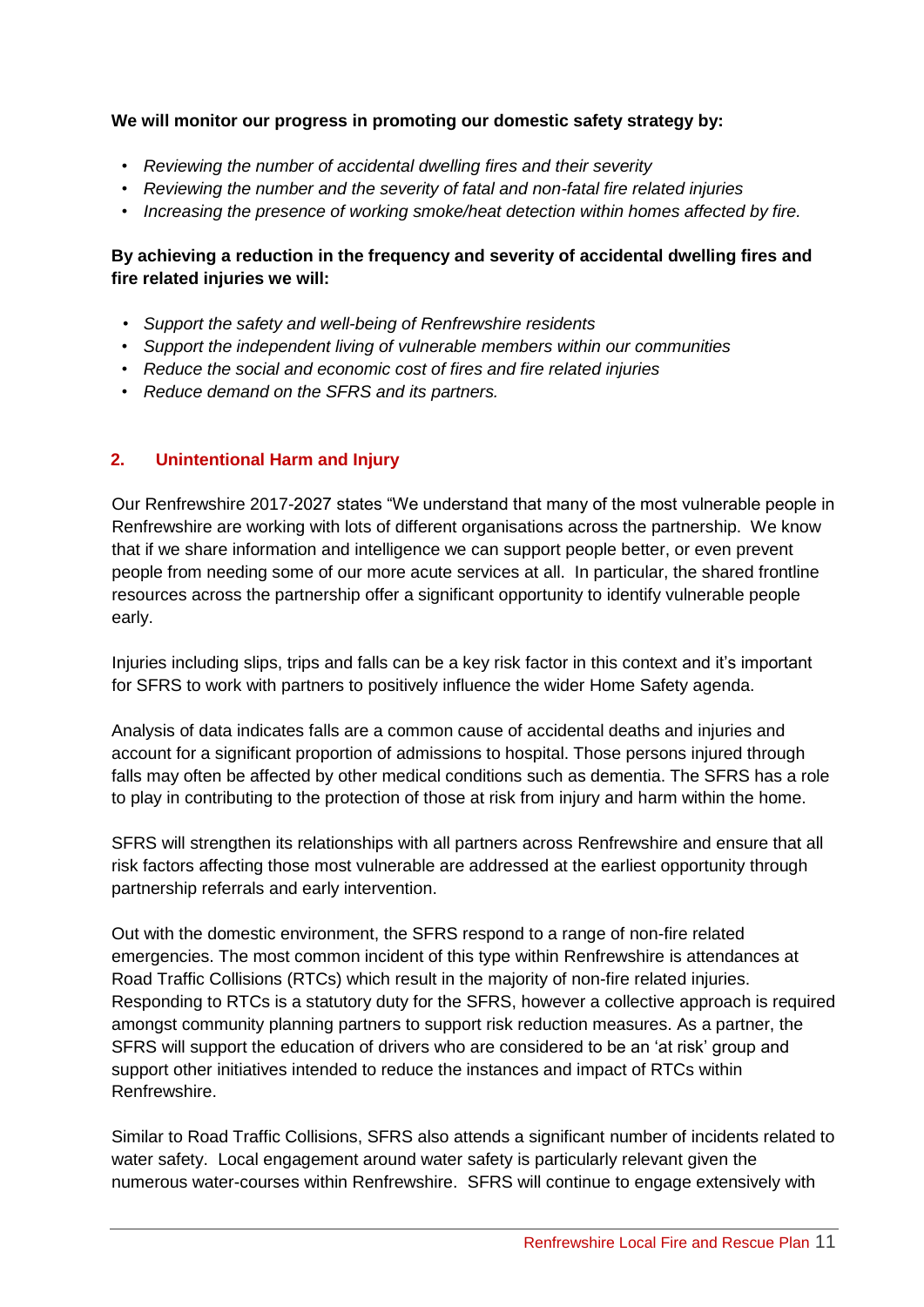partners and local communities with a view to improving safety and awareness on the subject of water safety.

#### **We will seek to reduce the impact of unintentional injury and harm by:**

- *Supporting the Renfrewshire Community Safety Strategy and ensuring that SFRS personnel and partners within Renfrewshire recognise the importance of positive health outcomes.*
- *Work with partners on early interventions and preventative activities to reduce risk within the home environment.*
- *Utilising our Home Fire Safety Visit programme to assess for non-fire related risk and refer those deemed at risk from injury and harm to partners to provide additional support*
- *Working in partnership to deliver targeted road safety programmes to young drivers*
- *Focusing resources where demand has been identified and deliver key safety messages.*

#### **We will monitor the effectiveness of our intervention strategies by:**

- *Reviewing our referral pathways with all partners across Renfrewshire and ensuring information is shared in a timely fashion*
- *Reviewing the number of requests for assistance from other agencies and for the provision of medical and first responder support*
- *Reviewing the number of attendances at RTCs and the frequency and severity of injuries arising from RTCs*
- *Reviewing the number of other non-fire related emergencies and the frequency and severity of injuries arising from these incidents.*

#### **By achieving a reduction in the frequency and severity of unintentional harm and injury we will:**

- *Reduce the social and economic cost of unintentional harm and injury*
- *Support vulnerable members within our communities to live independently within their communities*
- *Ensure the safety and well-being of those living, working and visiting Renfrewshire.*

#### **3. Deliberate Fire Setting**

As outlined in the incident analysis, deliberate fire setting accounts for a significant number of operational incidents within Renfrewshire, takes various forms and has been an activity area where we have seen an increase. Whilst a small proportion involves occupied buildings, vehicles and outdoor structures (primary fires), the majority of deliberate fires are classed as secondary in nature and on most occasions, occur in outdoor locations.

Analysis of incident data identifies deliberate secondary fires occurring throughout the year. However peak activity is noted in the spring time, during the bonfire season and when prolonged periods of dry weather arise. Deliberate fire setting is regarded as anti-social behaviour and is also criminal in nature. These acts can lead to serious consequences such as personal injury, damage to property and damage to the environment. Dealing with instances of deliberate fire setting also diverts fire and rescue resources from other meaningful activities.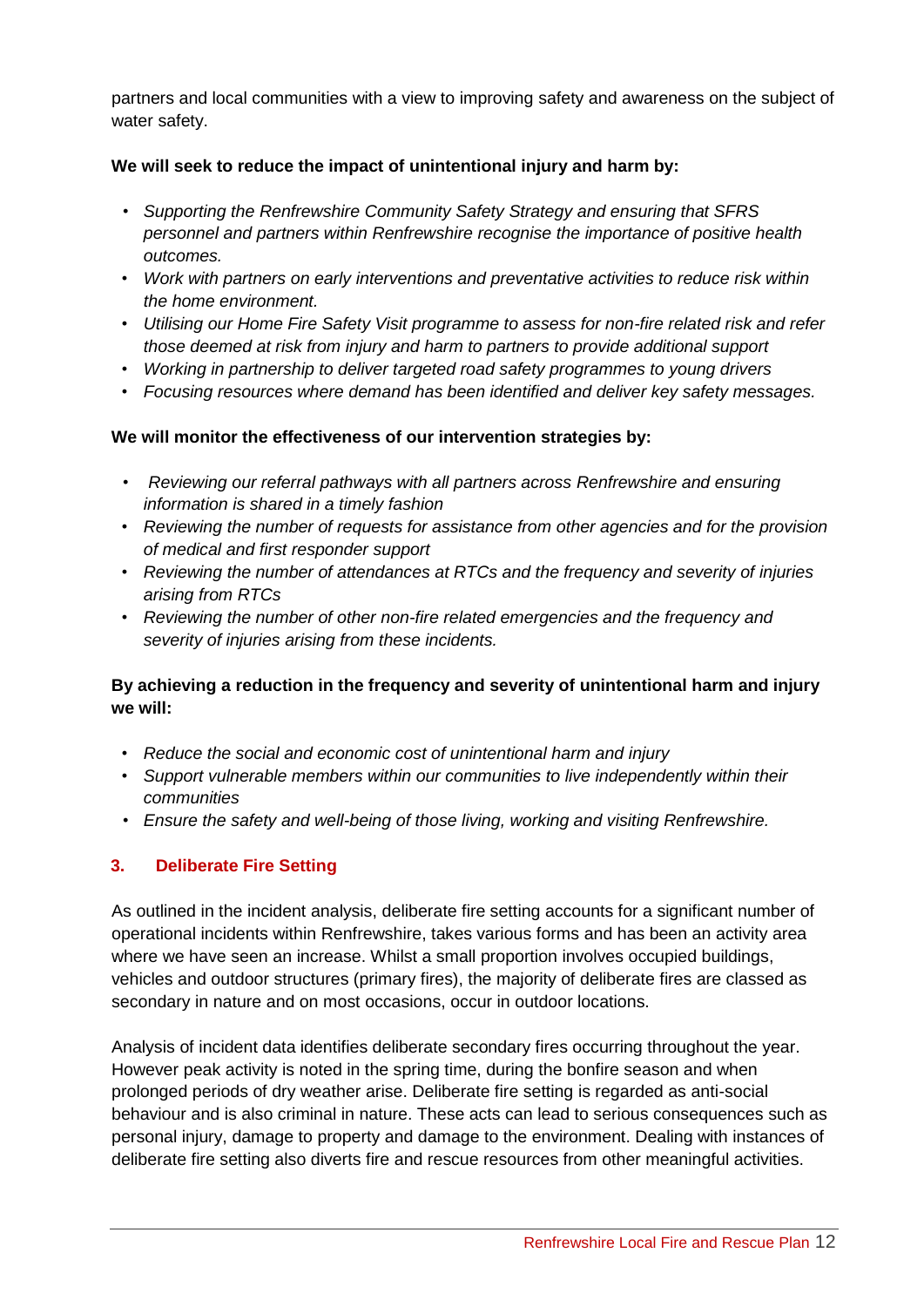Working in partnership, we will seek to combine our information to identify those parts of our communities that are being affected by anti-social behaviour in order to reduce such instances whilst tacking the underlying causes of such behaviour. On some occasions the SFRS will work with Police Scotland to investigate deliberate fire setting to determine the cause and, if possible, identify those responsible for such acts. Diversionary and engagement activity is regarded as an important approach in tackling anti-social behaviour and will continue to be part of our approach to raise awareness of the impact of this unwanted activity.

#### **We will seek to reduce the instances of fire related anti-social behaviour by:**

- *Identifying those parts of Renfrewshire's communities affected by deliberate fire setting to share this information with our partners*
- *Utilising our Fire Reach, Firesetters and school's education programmes to raise awareness of the impact of fire related anti-social behaviour*
- *Working with partners to develop joint strategies to reduce the risk posed by deliberate fire setting and to mitigate its impacts.*

#### **We will monitor the effectiveness of reducing fire related anti-social behaviour by:**

- *Reviewing the number and type of deliberate fire setting incidents within Renfrewshire*
- *Evaluating the effectiveness of our youth engagement programmes.*

#### **By achieving a reduction in fire related anti-social behaviour we will:**

- *Enable the SFRS to divert its resources towards other community based activities*
- *Protect the natural and built environment*
- *Support the promotion of active and responsible citizenship across Renfrewshire communities*
- *Support our communities in feeling safe from crime, disorder and danger.*

#### **4. Non-Domestic Fire Safety**

COVID-19 has placed significant challenges to SFRS in how it has been able to deliver its statutory duty in relation to its Legislative Fire Safety Enforcement duties.

It has however given us the opportunity to find innovative solutions and ensure that support to business continues and that any incident within the Non-Domestic environment is investigated and, where required, improvements are made.

We have witnessed the change to business processes due to the pandemic and our officers will work to ensure that any changes to the fabric of buildings will still take account of the ability, not only for the building to perform correctly when an incident occurs, but also the ability for persons to escape effectively in the event of an emergency.

In general, all workplaces and business are classed as non-domestic premises and as such come within the scope of Part 3 of the Fire (Scotland) Act 2005 (the Act). This places duties on persons responsible for these premises to comply with the Act and its associated regulations. The SFRS has a statutory duty to promote fire safety and where required enforce compliance with fire safety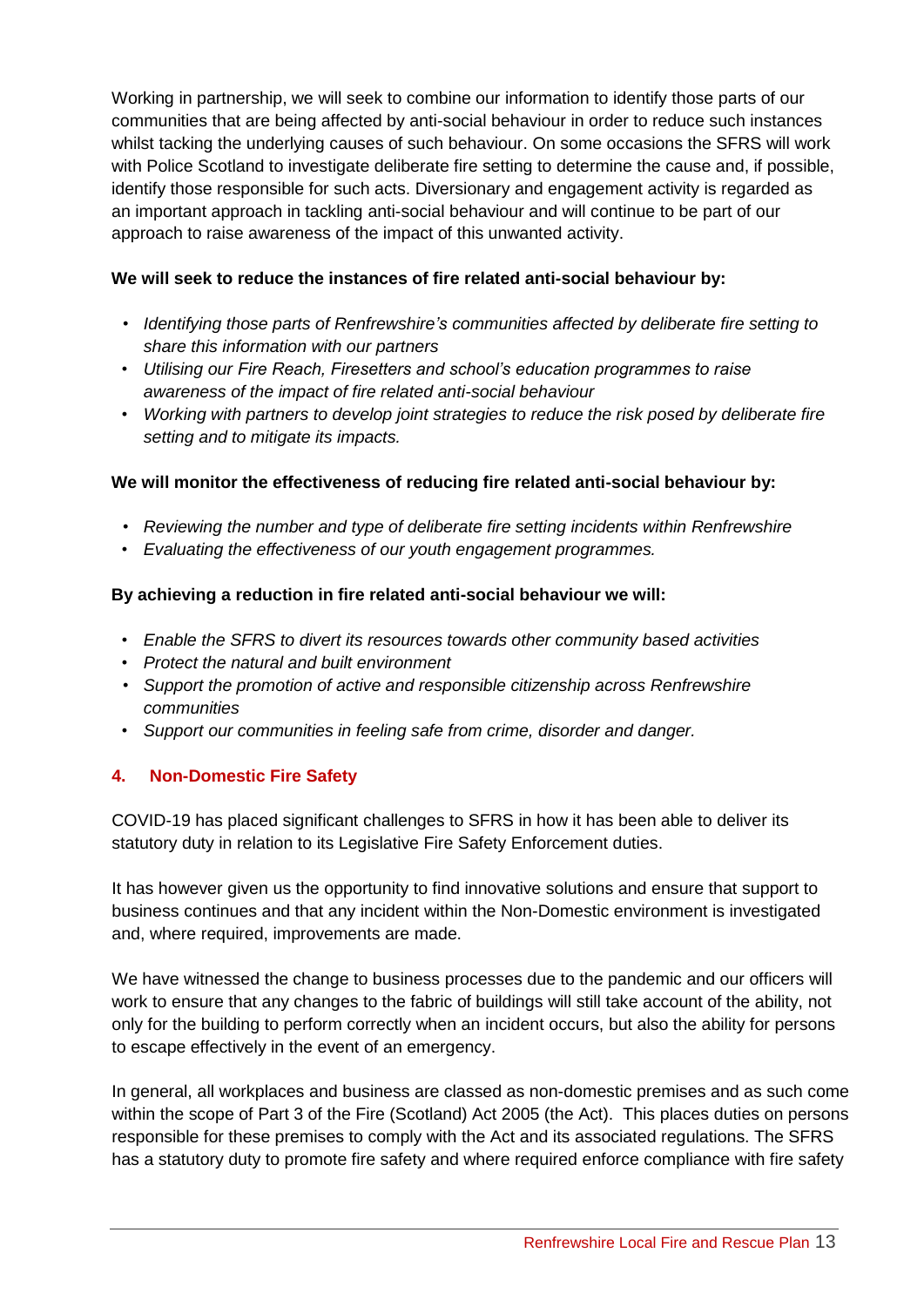legislation. To discharge this duty and to secure compliance, the SFRS has adopted an approach utilising advice, education and where required, formal enforcement powers.

Given the variety of premises which come within the scope of the Act, the SFRS has developed a fire safety enforcement framework which is based on the principal of risk combined with historical fire data across occupancy groups to create the fire safety audit programme. Those premises which present more risk from fire are subject to regular fire safety audits to verify compliance.

The impact of fire can have a devastating impact on business, employment, the provision of critical services and our heritage. Evidence suggests that premises affected by a serious fire experience a high failure rate. The SFRS will undertake its audit programme to support Renfrewshire's ambition to grow its economy during this challenging period of economic recovery and seek to safeguard its culture, heritage and continuation of employment opportunities.

#### **We will seek to reduce the instances of fires within non-domestic property by:**

- *Undertaking our fire safety audit programme in accordance with the SFRS Enforcement Framework*
- *Ensuring fires and the causes of fires are thoroughly investigated and emerging trends addressed*
- *Engaging with duty holders to promote responsible fire safety management of premises that come under the auspices of Part 3 of the Fire (Scotland) Act 2005*
- *Working in partnership to ensure the appropriate provision of fire safety standards are incorporated in new premises under construction or premises undergoing material changes*
- *Working in partnership with other enforcement agencies and organisations to support legislative compliance.*

#### **We will monitor the effectiveness of reducing fires in non-domestic premises by:**

- *Reviewing the number of fires in non-domestic premises and the type of premises involved in fire*
- *Reviewing the number and types of fire safety audits carried out across Renfrewshire*
- *Reviewing the outcome of fire safety audits carried out in non-domestic premises.*

#### **By achieving a reduction in fires within non-domestic premises we will:**

- *Enable the industrial, commercial and service sector to maintain business continuity and employment across Renfrewshire*
- *Reduce the potential for loss of life and injury*
- *Protect Renfrewshire's culture and heritage*
- *Protect the natural and built environment and reduce the impact of fire on our communities.*

#### **5. Unwanted Fire Alarm Signals**

The pandemic has shown us that a reduction in premises being open to the public is inextricably linked to a reduction in UFAS events.

This shows us that a large proportion of these incidents are down to human factors and it is vital that education forms part of SFRS's strategy moving forward.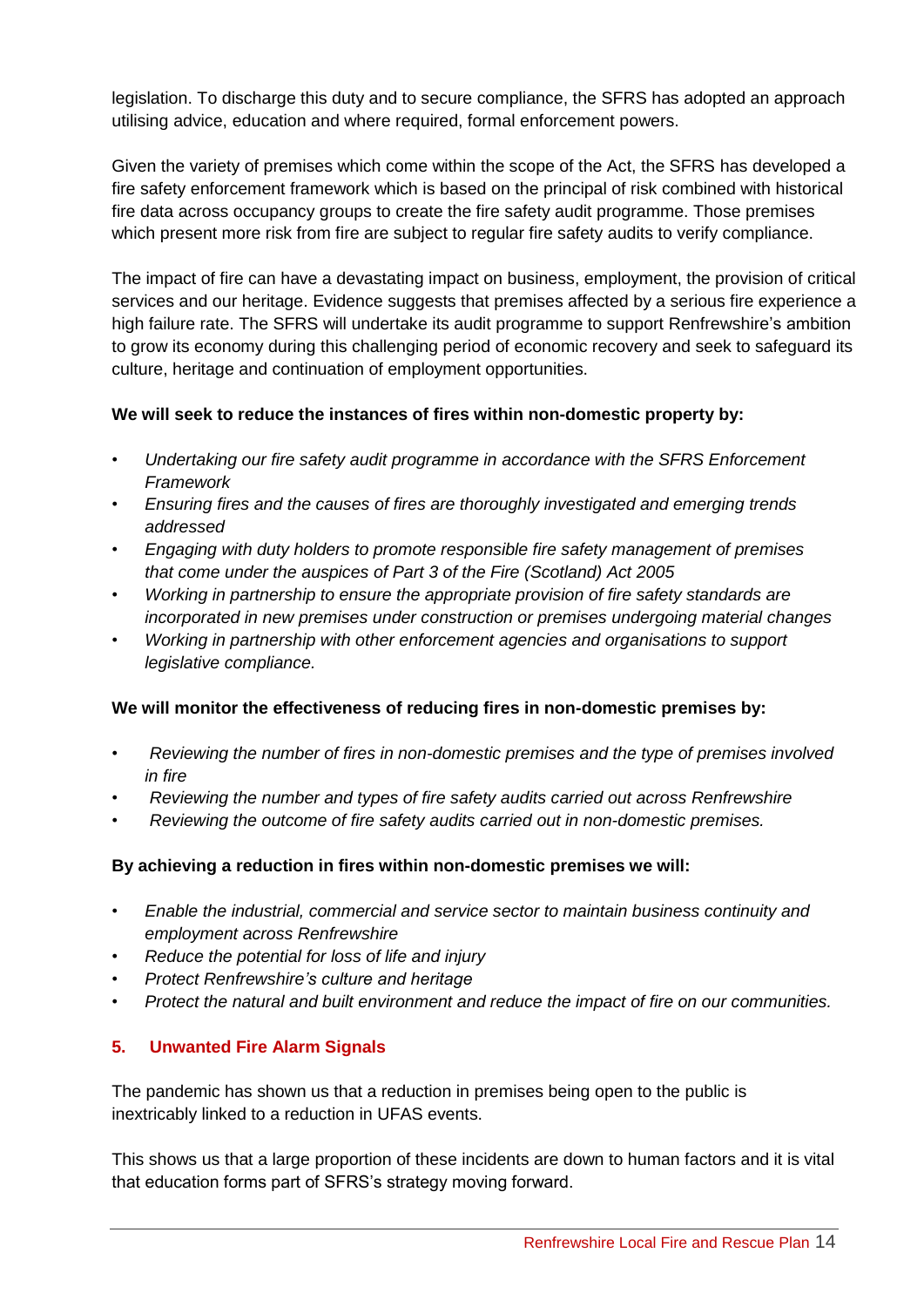UFAS continue to prove a large resource demand for SFRS and we will look to work with partners in the NHS, Education and the Care Sector, who are our top reporters, to look at new ways to address this and support business continuity.

Fire protection within premises can be viewed as a holistic approach for the purposes of safeguarding life and/or property by inhibiting, growth and spread of fire. The design and use of premises will influence the extent of the fire protection required to be incorporated within it. In developing a fire protection strategy for the various premises types and for that strategy to be successful, a key component is the provision of early warning of fire. The provision of early warning enables those within premises sufficient time for them to exit the building to a place of safety in the event of fire.

Whilst a small number of fire alarm signals generated are due to confirmed fire conditions being present, there are an even greater number of signals generated which when investigated have occurred when no fire conditions have been present. On such occasions these are known as 'Unwanted Fire Alarm Signals' (UFAS). This is defined as *'an event which has required an operational attendance by the Fire and Rescue Service due to the unwanted actuation of a fire alarm system'*. In these instances, the signal may originate from a monitoring/call centre as a result of an automatic activation of the fire alarm system or a person activating the fire alarm system either maliciously or with good intentions believing a fire was occurring within nondomestic premises.

The impact of responding to UFAS incidents causes disruption to the premises working environment and to the range of activities the SFRS undertake. Unnecessary blue light journeys also create additional risks and hazards to firefighters and to the public whilst responding to UFAS incidents and have a detrimental impact on the environment through additional carbon emissions. Active and positive engagement with occupiers to take responsibility in limiting the number of UFAS incidents within their premises is integral to reducing these impacts.

#### **We will seek to reduce the instances of Unwanted Fire Alarms Signals by:**

- *Working with our partners to find new, innovative approaches to drive down demand in relation to UFAS*
- *Investigating every cause of alarm and engaging with those responsible for fire warning systems following an operational attendance at a UFAS incident*
- *Analysing our UFAS attendances at those premises that give cause to frequent generation of false alarms to identify trends and support occupiers to develop demand reduction plans*
- *Instigating where required, formal fire safety enforcement measures to ensure appropriate demand reduction action is taken by those responsible for premises generating unacceptable levels of false alarms.*

#### **We will monitor the effectiveness of mobilising to Unwanted Fire Alarms Signals by:**

- *Reviewing the number of attendances at non-domestic premises and the type of premises generating Unwanted Fire Alarm Signals across Renfrewshire*
- *Evaluating the outcomes of occupier's demand reduction plans to review progress and identify and share good practice*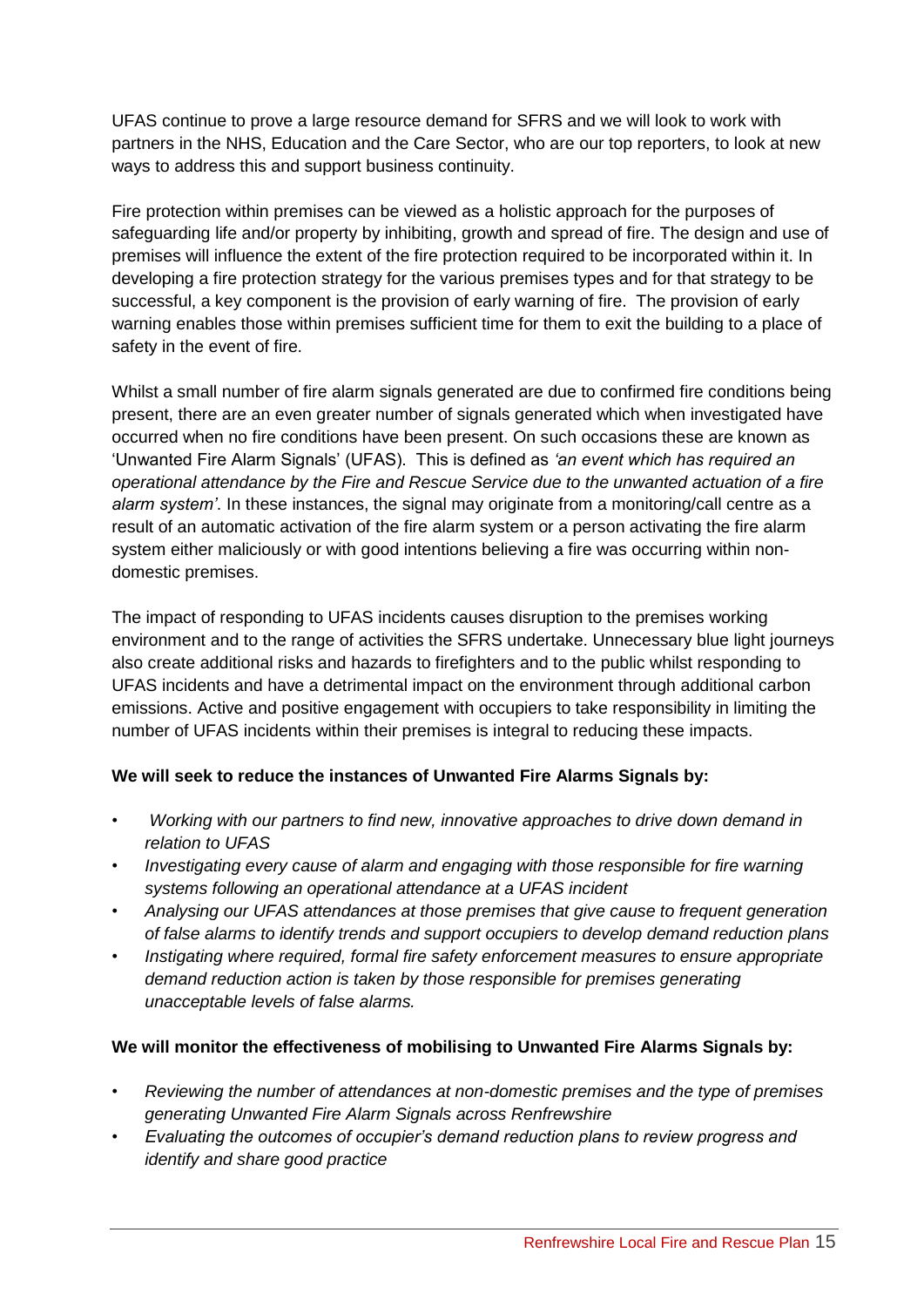• *Reviewing our attendances at UFAS incidents to ensure our attendances are based on an assessment of risk and demand.*

#### **By achieving a reduction in Unwanted Fire Alarms Signals we will:**

- *Minimise the disruption to business and service continuity across Renfrewshire*
- *Increase the capacity of the Fire and Rescue service to carry out other activities*
- *Reduce the risk to firefighters and public whilst responding to UFAS incidents.*

#### **6. Operational Resilience and Preparedness**

The Fire (Scotland) Act 2005 and the Fire (Additional Function) (Scotland) Order 2005 defines the duties and responsibilities for the SFRS in relation to responding to emergencies. It is essential our firefighters possess the skills, knowledge and expertise to respond to incidents which, by their nature, can be varied in both their type and complexity.

It is important our firefighters understand the risks across their communities to ensure the level of risk is matched by an appropriate level of operational response. In gathering this knowledge, appropriate training can be carried out to safeguard firefighter safety and to ensure any such response results in an effective and efficient deployment of our resources.

There will also be occasions whereby the nature of an emergency will require a combined response by emergencies services and other organisations to deal with such a major event. To ensure a coordinated response occurs, additional duties are placed upon the SFRS under the Civil Contingencies Act 2004 to prepare and can respond to deal with major emergencies. The scope of such preparations may include responding to adverse weather events, natural disasters, pandemics, chemical incidents or major transport incidents. The threat of terrorism also compels the SFRS to ensure it can also respond alongside other partner agencies should such an event occur.

As an emergency responder, the SFRS needs to ensure it has the capability and the capacity to plan, prepare and respond to major emergencies. Working in partnership at a local and national level, the multi-agency approach requires a joint approach to assess these risks to develop appropriate response plans. Following their development, these plans require to be tested to support a return to normality when a significant event and subsequent disruption arises.

We recognise the potential for the role of the SFRS to evolve which provides scope to further protect those members of our communities from harm in the event of an emergency. Assisting other agencies in emergency situations, such as responding to 'Out of Hospital Cardiac Arrests' is one example where resources can be combined to maximise the potential for positive outcomes for those requiring assistance. Out with emergency responses, the opportunity also exists to promote and support community resilience to improve the survivability rates from cardiac arrests through active engagement and education across Renfrewshire communities.

#### **We will seek to ensure operational response and preparedness within Renfrewshire is maintained by:**

• *Identifying and assessing the risk to our communities through Operational Intelligence gathering*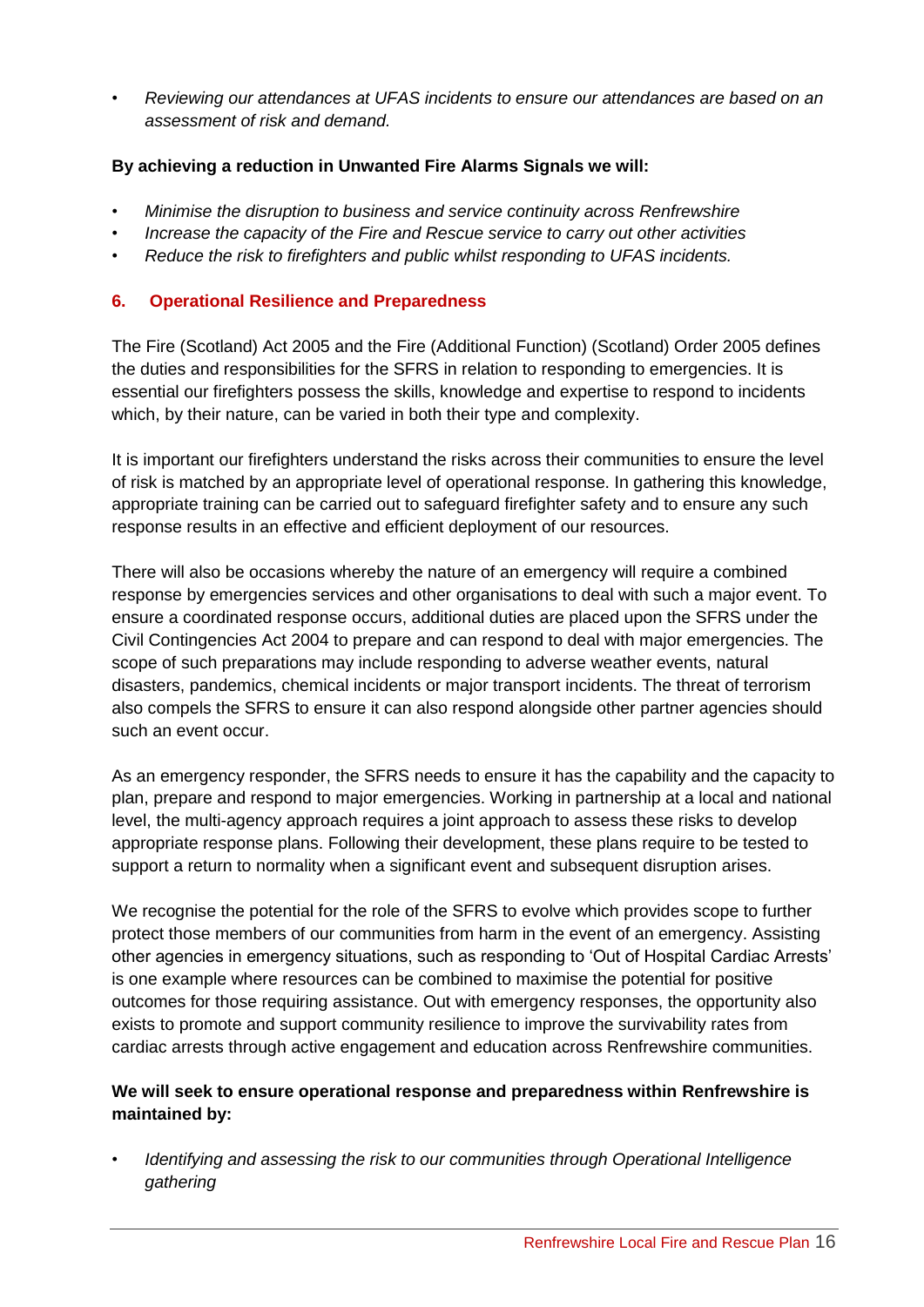- *Undertaking planned training events to support the acquisition and maintenance of skills to provide the capability to respond to emergency incidents*
- *Reviewing our operational responses to incidents to ensure ongoing firefighter safety and to ensure the ongoing protection our communities from harm*
- *Working in partnership to plan, prepare and test our responses to major emergencies*
- *Supporting and promoting the reduction of harm from 'Out of Hospital Cardiac Arrests'*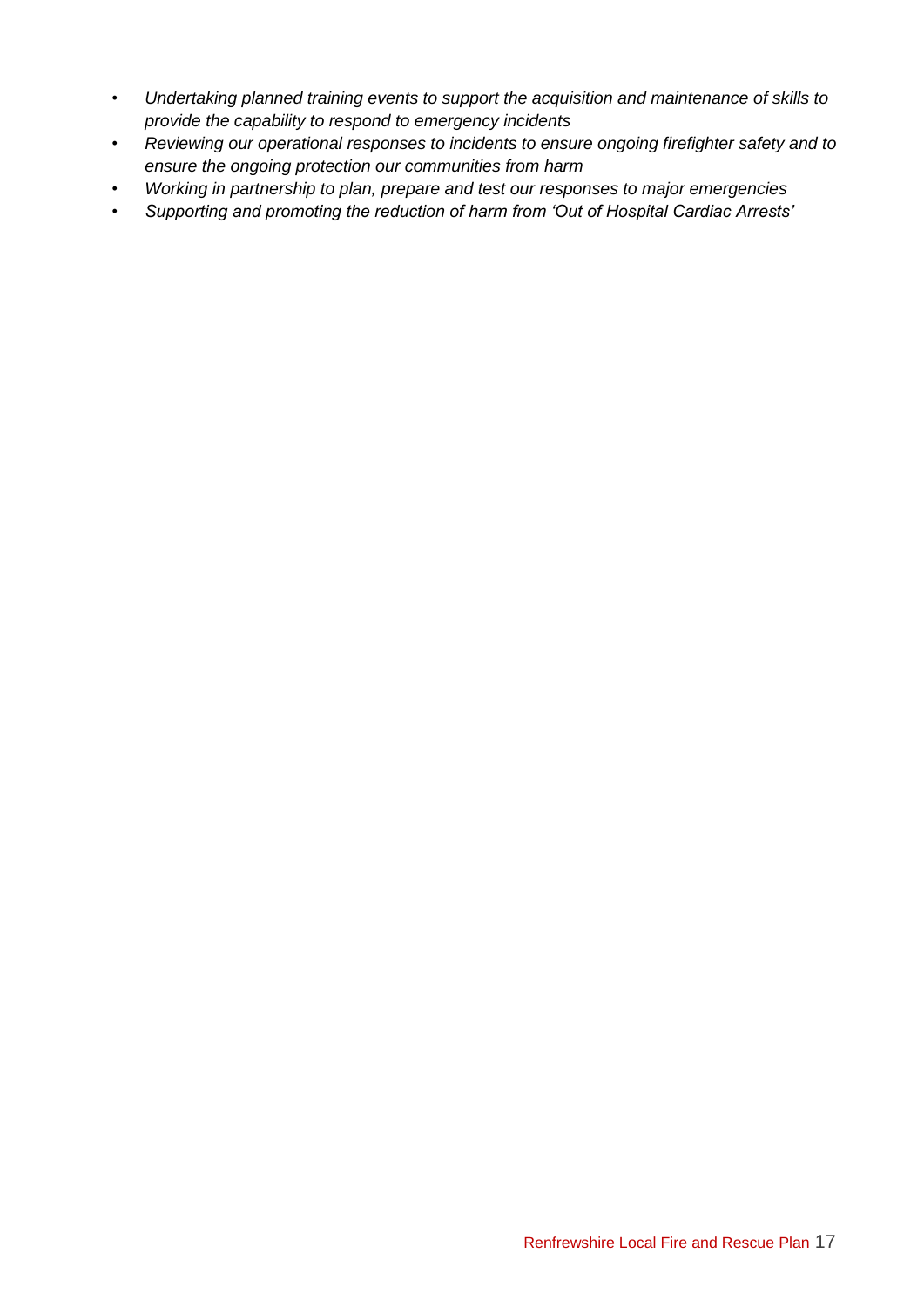### **Review**

To ensure this Local Fire and Rescue Plan remains flexible to emerging local or national priorities a review may be carried out at any time but will be reviewed at least once every three years. A review may also be carried out if the Scottish Minister directs it or if a new Strategic Plan is approved. Following a review, the Local Senior Officer may revise the Plan.

## **Contact Us**

We are fully committed to continually improving the service we provide to our communities and recognise that to achieve this goal we must listen and respond to the views of the public and our partners.

We use all feedback we receive to monitor our performance and incorporate this information into our planning and governance processes to continually improve our service. We are proud that the majority of feedback we receive is positive and we are keen to hear examples of good practice and quality service delivery that exemplifies the standards of service that we strive to provide for the communities of Scotland.

If you have something you'd like to share with us or you would like more information, you can get in touch in a number of ways:

| Write to:             | Scottish Fire and Rescue Service<br>East Renfrewshire, Renfrewshire & Inverclyde Area HQ<br>5 Thornhill<br>Johnstone<br>PA5 8JH |
|-----------------------|---------------------------------------------------------------------------------------------------------------------------------|
| Phone:                | 01505 356635                                                                                                                    |
| Visit our website:    | firescotland.gov.uk                                                                                                             |
| Follow us on Twitter: | @scotfire erri                                                                                                                  |
|                       | Like us on Facebook: Scottish Fire and Rescue Service                                                                           |